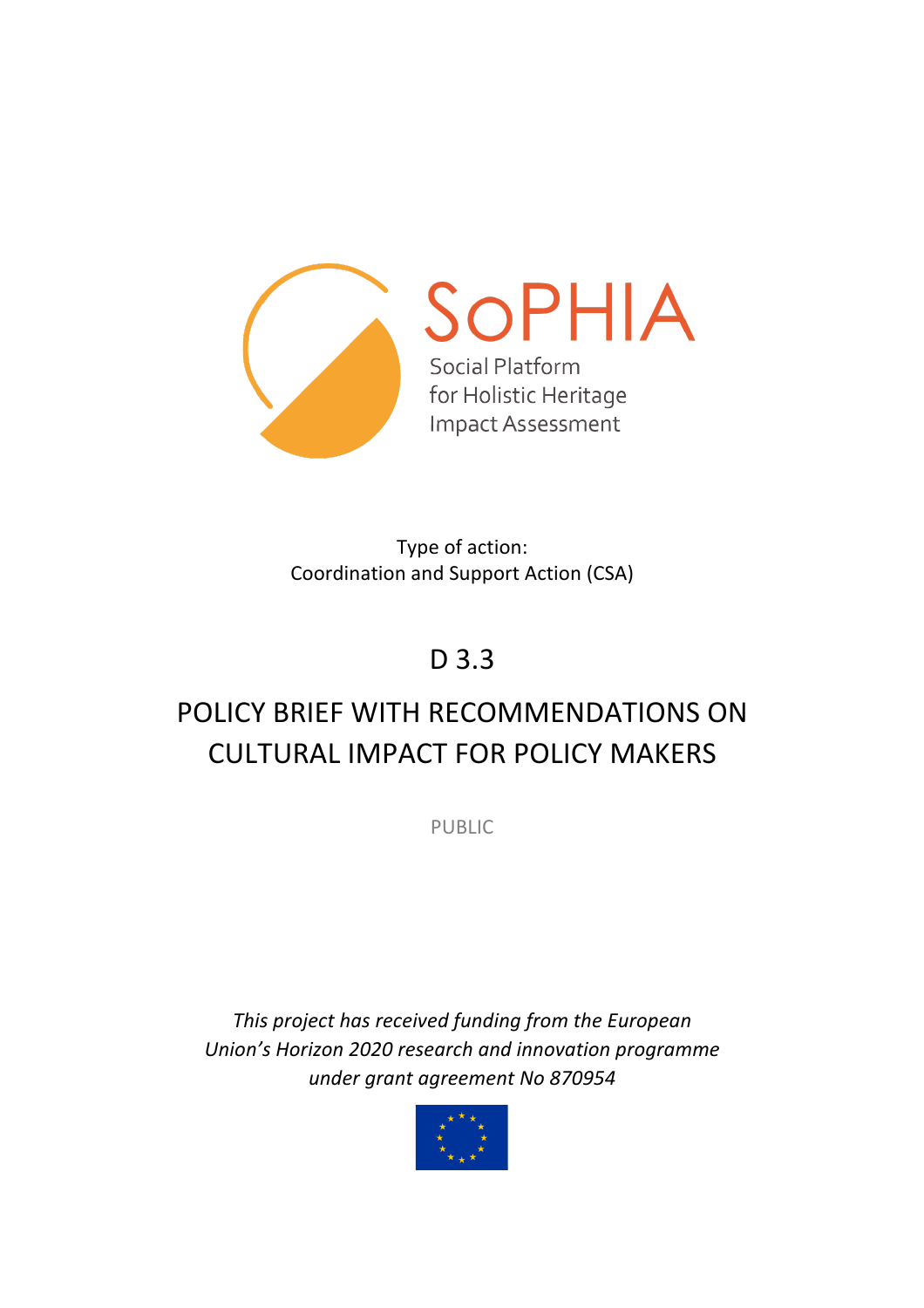

| <b>EC Grant Agreement number</b> | GA nº870954       | Lead beneficiary of this<br>deliverable | <b>IRMO</b>         |
|----------------------------------|-------------------|-----------------------------------------|---------------------|
| <b>Start date of Project</b>     | 1 January<br>2020 | Due date of deliverable:                | 25 February<br>2022 |
| Duration:                        | 24 months         | <b>Actual submission date:</b>          | 25 February<br>2022 |
|                                  |                   | Version #                               | R <sub>0.9</sub>    |

| Project funded by the Program of the European Union for<br><b>Research and Innovation Horizon 2020</b> |                                                                            |   |  |  |  |  |
|--------------------------------------------------------------------------------------------------------|----------------------------------------------------------------------------|---|--|--|--|--|
| Type,                                                                                                  |                                                                            |   |  |  |  |  |
| R                                                                                                      | Document, report excluding the periodic and final reports                  | Χ |  |  |  |  |
| <b>DEM</b>                                                                                             | Demonstrator, pilot, prototype, plan designs                               |   |  |  |  |  |
| <b>DEC</b>                                                                                             | Websites, patents filing, press & media actions, videos etc.               |   |  |  |  |  |
| <b>OTHER</b>                                                                                           | Software, technical diagram, etc.                                          |   |  |  |  |  |
| <b>Dissemination level</b>                                                                             |                                                                            |   |  |  |  |  |
| PU                                                                                                     | PUBLIC, fully open, e.g. web                                               | X |  |  |  |  |
| CO <sub>1</sub>                                                                                        | CONFIDENTIAL, restricted under conditions set out in Model Grant Agreement |   |  |  |  |  |
|                                                                                                        | CLASSIFIED information as referred to the Commission Decision 2001/844/EC  |   |  |  |  |  |

#### Revision History

| R#               | <b>Date</b>            | Description / Reason of change                            | Author                                            |
|------------------|------------------------|-----------------------------------------------------------|---------------------------------------------------|
| RO.1             | 10 September<br>2021   | First draft version                                       | EMA with the<br>collaboration of Time<br>Heritage |
| R <sub>0.2</sub> | 10 October 2021        | Second draft version after Dublin workshop<br>discussions | FMA with the<br>collaboration of Time<br>Heritage |
| R <sub>0.3</sub> | 12 October 2021        | Commented version                                         | IRMO and ROMA3                                    |
| R <sub>0.4</sub> | 29 October 2021        | Final Draft version                                       | <b>EMA</b>                                        |
| R <sub>0.5</sub> | December<br>28<br>2021 | Revised version                                           | Cristina Da Milano,<br>cultural policy expert     |
| R <sub>0.6</sub> | 14 January 2022        | Final version                                             | ROMA3                                             |
| R <sub>0.7</sub> | 20 January 2022        | Revised final version                                     | Erminia Sciacchitano, AB<br>member, and Roma Tre  |
| R <sub>0.8</sub> | 27 January 2022        | Final version after language editing                      | <b>IRMO</b>                                       |
| R <sub>0.9</sub> | 22 February 2022       | Definitive version                                        | IRMO and ROMA TRE                                 |



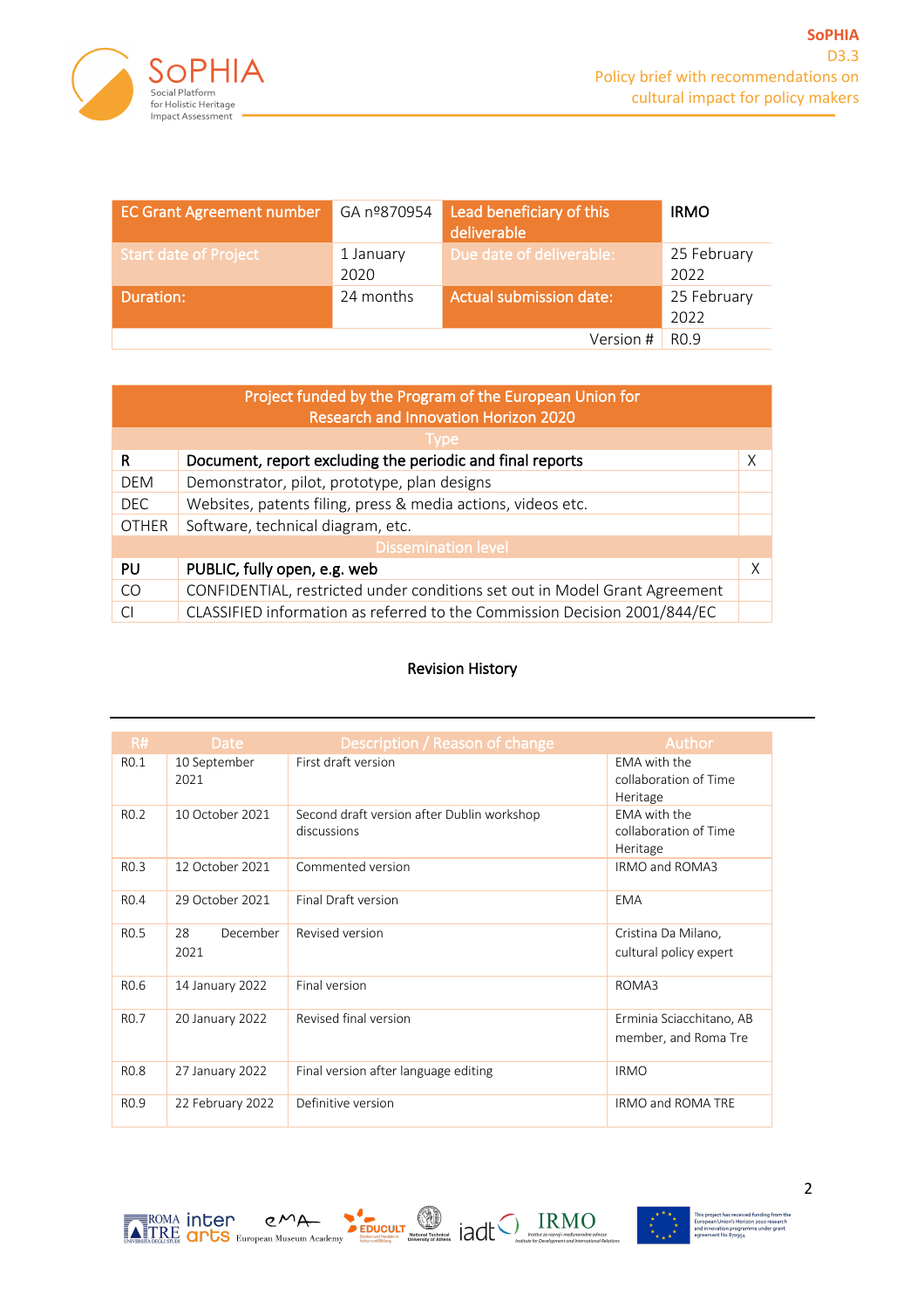

# Table of content

\_\_\_\_\_\_\_\_\_\_\_\_\_\_\_\_\_\_\_\_\_\_\_\_\_\_\_\_\_\_\_\_\_\_\_\_\_\_\_\_

Based on the underlying understanding of cultural heritage as a potential contributor and resource for sustainable development and considering the lack of shared standards for the holistic impact assessment, the Horizon 2020 project `SoPHIA – Social Platform for Holistic Heritage Impact Assessment' has sought to open the debate on the holistic assessment of cultural heritage interventions, to build consensus on it, to support the European Commission in the definition of guidelines for the next generations of funds for cultural heritage and to support stakeholders in cultural heritage in assessing the impact of their interventions, in view of the sustainability and resilience of cultural heritage.

The SoPHIA policy briefs represent research work focused on specific policies and problems policymakers and implementers face within this framework. Their purpose is to convince policymakers to change the direction of a particular policy by changing their perception. For this to happen, the policy briefs aim to accurately present the problems that policy is facing as well as to propose a solution to these problems by providing clear recommendations to policymakers.



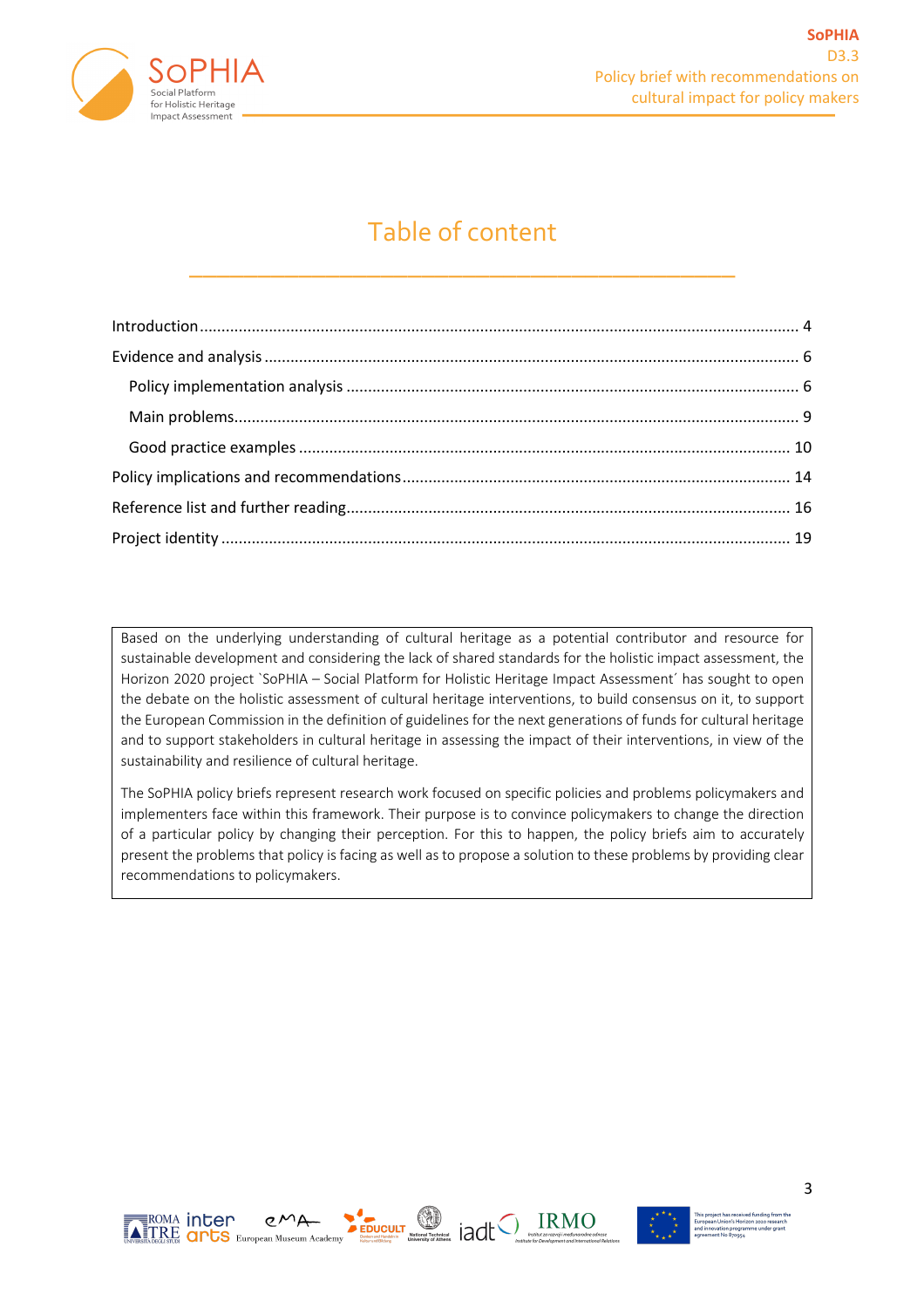

### Introduction

\_\_\_\_\_\_\_\_\_\_\_\_\_\_\_\_\_\_\_\_\_\_\_\_\_\_\_\_\_\_\_\_\_\_\_\_\_\_\_\_

The SoPHIA model to assess the impact of CH interventions is based on three axes: Domains, People, Time. Sustainability and resilience are both linked to the multifaceted aspects of the concept of impact (domains), to the complex interactions and interdependencies between resources and stakeholders (people) and to the balance between current needs and the legacy to the next generations (time). The Domains axis, concerning cultural, social, economic and enviromental impacts, refers to 6 themes and 28 sub-themes.

This Policy brief focuses on cultural impacts of CH interventions. In particular, "Education, Creativity, Innovation" and its sub-themes (encompassing Education, Awareness Raising, Arts&Creativity, Research, Digitisation, Science & Technology) represents one of the most important themes related to cultural impacts.

With specific regard to Education, the SoPHIA model implies the need for a variety of skills and competencies, which range from communication to management, from mediation to evaluation, from fundraising to digital capabilities: due to its very nature, the SoPHIA model deeply questions the role of education in tackling the many complex issues related to CH nowadays. Additionally, for the heritage professionals to accept and apply a holistic approach in preparing, running and evaluating their projects, training them about using a holistic and sustainable approach is needed.

With its strategic framework for European cooperation in education and training (ET 2020) the European Union supports the concept of lifelong learning (LLL) by coordinating collaboration among the Member States on training and formal, non-formal and informal education. Lifelong learning includes learning for personal purposes such as personal fulfilment and adaptability, social purposes such as social inclusion, civic purposes such as active citizenship and employment-related purposes such as employability.

The learning process is traditionally divided into three different ways of structuring the learning experience and classifying the organisational setting. The formal one is the deliberate and systematic transmission of knowledge, skills, and attitudes within an explicit, defined, and structured format of space, time, and material, with set qualifications for teacher and learner. The non-formal one is the deliberate and systematic transmission of knowledge, attitudes, and skills. In terms of process, it avoids the technology of formal schooling, permitting a more diverse and flexible deployment of time and material. Finally, the informal mode is the incidental transmission of attitudes, knowledge, and skills, with highly diverse and culturally



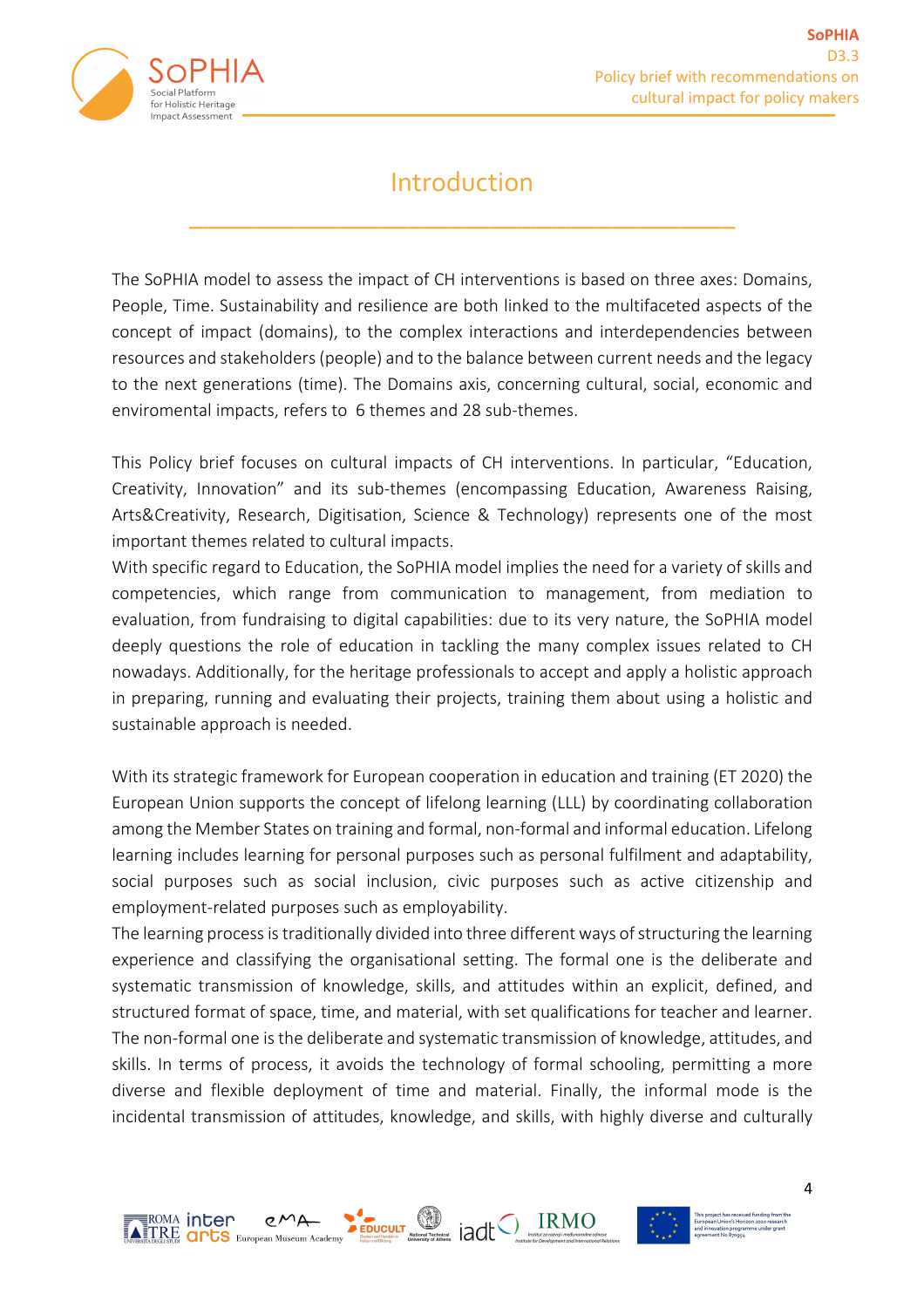

relative patterns for the organisation of time, space, and material, and personal roles and relationships.

While the organisation and content of education remain the sole responsibility of Member States, the EU supports lifelong learning by coordinating cooperation between them. The ET2020 strategy, commonly referred to as ET2020, was supported by Erasmus+, the funding programme dedicated to education, training, youth, and sport, as well as other EU funding programmes. As cooperation continues to evolve, the European Commission launched the idea of establishing a European Education Area by 2025, alongside its proposal for the new post-2020 Erasmus programme.

Of particular interest for this Policy Brief is the concept of VET, Vocational Education and Training: European Ministers in charge of VET and the European Commission reached an agreement, known as the Copenhagen Process, to enhance cooperation to improve the quality of initial and continuing VET. This cooperation focuses on the professional development of teachers and trainers in the sector and making courses more relevant to the labour market. Developments in policies related to work-based learning can be supported by the exchange of experiences between the Member States. When set up, sector skills alliances built under Erasmus+ help close the gap between VET institutions and actors in a specific economic sector. This is the case, for example, of CHARTER (CH Actions to Refine Training Education and Roles<sup>1</sup>), the EU initiative for a Sector Skills Alliance for CH. It started in January 2021, aiming to set a model for the education of CH specialists and the public. Due to its paramount importance in the field of CH education, the initiative will be further analysed in the best practices chapter.

The present policy brief aims at providing recommendations to policymakers by answering the following questions related to the kind of skills and competencies which CH professionals might need to implement this model effectively: what are the new skills for CH and education/lifelong learning, and how can heritage organisations best develop them? How could this very complex mix of training needs be addressed, and by whom?

To do so, it will go through an analysis of policy implementation, of the most relevant problems and some flagship initiatives and best practices of the field. It will focus on implementing a holistic, interdisciplinary approach of CH, combining top-down and bottom-up formal education methods, VET and life-long learning.

EDUCULT National Technic

**EXAMPLE TRE CIPLS European Museum Acade** 

≣<sup>ROMA</sup> inter





<sup>1</sup> https://charter-alliance.eu/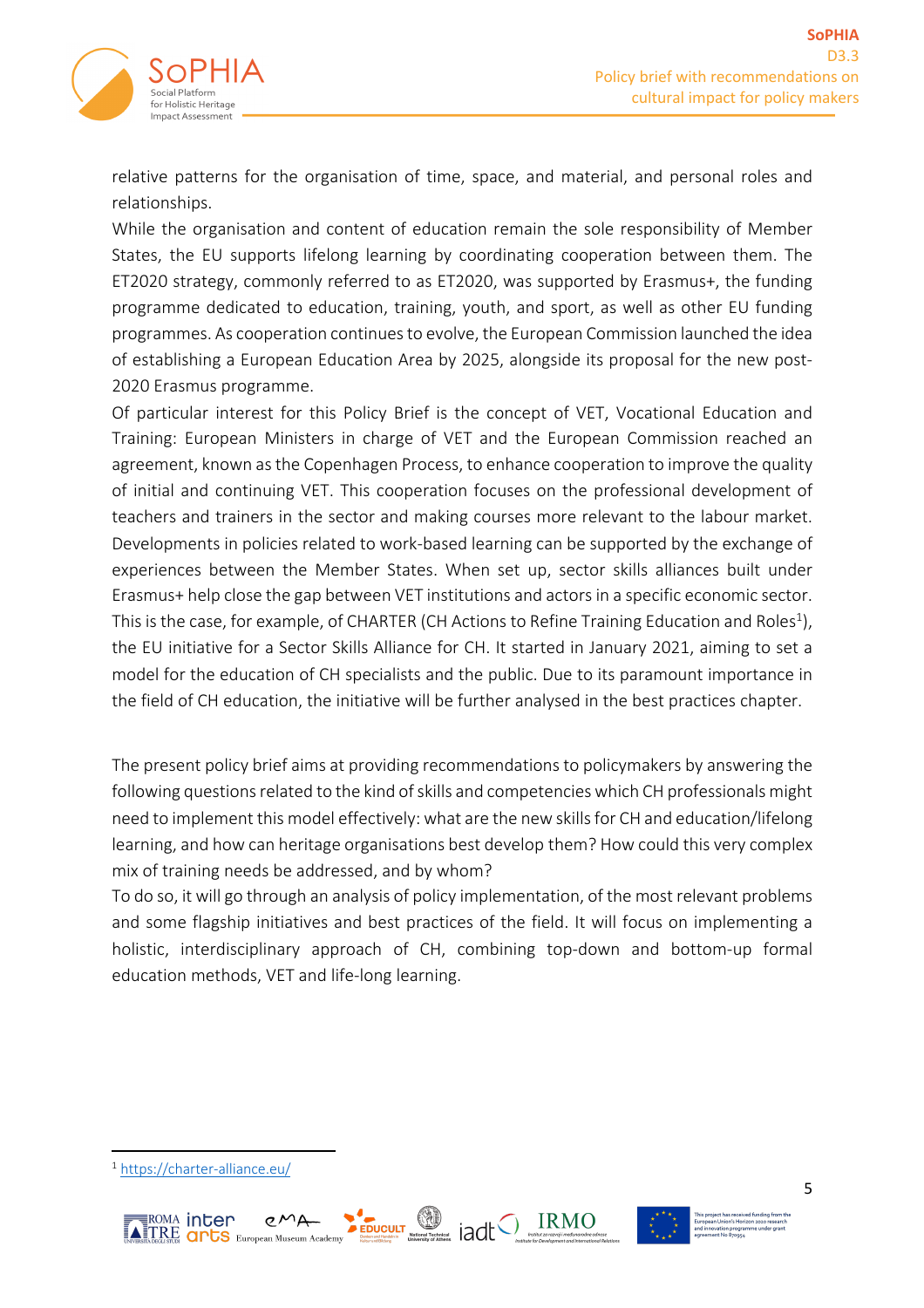

### Evidence and analysis

\_\_\_\_\_\_\_\_\_\_\_\_\_\_\_\_\_\_\_\_\_\_\_\_\_\_\_\_\_\_\_\_\_\_\_\_\_\_\_\_

#### Policy implementation analysis

According to the principle of subsidiarity, CH management is administered in each EU member country according to its legislative system. The central EU authorities only have supporting competence in this field, meaning that they cannot compel member states to adopt specific strategies or legislative measures in the field of culture (as well as in these of education and tourism, which are closely related to CH). This is the main reason behind discrepancies in the way that CH is regulated, managed, or funded in different countries. A comparative study of legislation on CH in several EU countries (DIAPLASIS manual, 2016) shows that national legislations and initiatives regarding CH are still quite disparate despite the precept of subsidiarity and the overarching European strategies.

Yet, common challenges are calling for joint responses. Among these, count, for example, the climatic change and the ways in which it affects monuments; the threats of globalisation on local traditions; over-tourism and its negative impact on monuments and local societies; the challenge of the digital world; the need for an "open", non-discriminating interpretation of heritage. Furthermore, no matter how diversified, CH constitutes a unifying factor among member states, contributing to the forging of a common identity towards European integration.

How are these issues tackled at the international and European levels?

With regard to international organisations, ICCROM's strategic directions and objectives 2018- 2023 are the creation of a diverse and inclusive global network that will "lead and innovate Capacity Building at Local, Regional and International Levels"<sup>2</sup>. This network will include initiatives from research centres, organisations and associations from all over the world and allow for the development of projects that will address World Heritage sites as well as Heritage in Danger but also draft policies for increasing public advocacy in CH.

Along with ICCROM, UNESCO is also developing its broader policies for public advocacy and capacity building, organising a series of workshops, seminars, and initiatives worldwide for the inventorying and safeguarding CH, particularly "living heritage" (i.e., intangible heritage), which has suffered throughout the COVID-19 period<sup>3</sup>. Besides this, the World Heritage Capacity Building Strategy (WHCBS) is counting a decade of existence this year, and it pledges to reinforce its efforts, pending funding.

<sup>3</sup> https://ich.unesco.org/en/capacity-building





<sup>2</sup> https://www.iccrom.org/iccrom-strategic-directions-and-objectives-2018-2023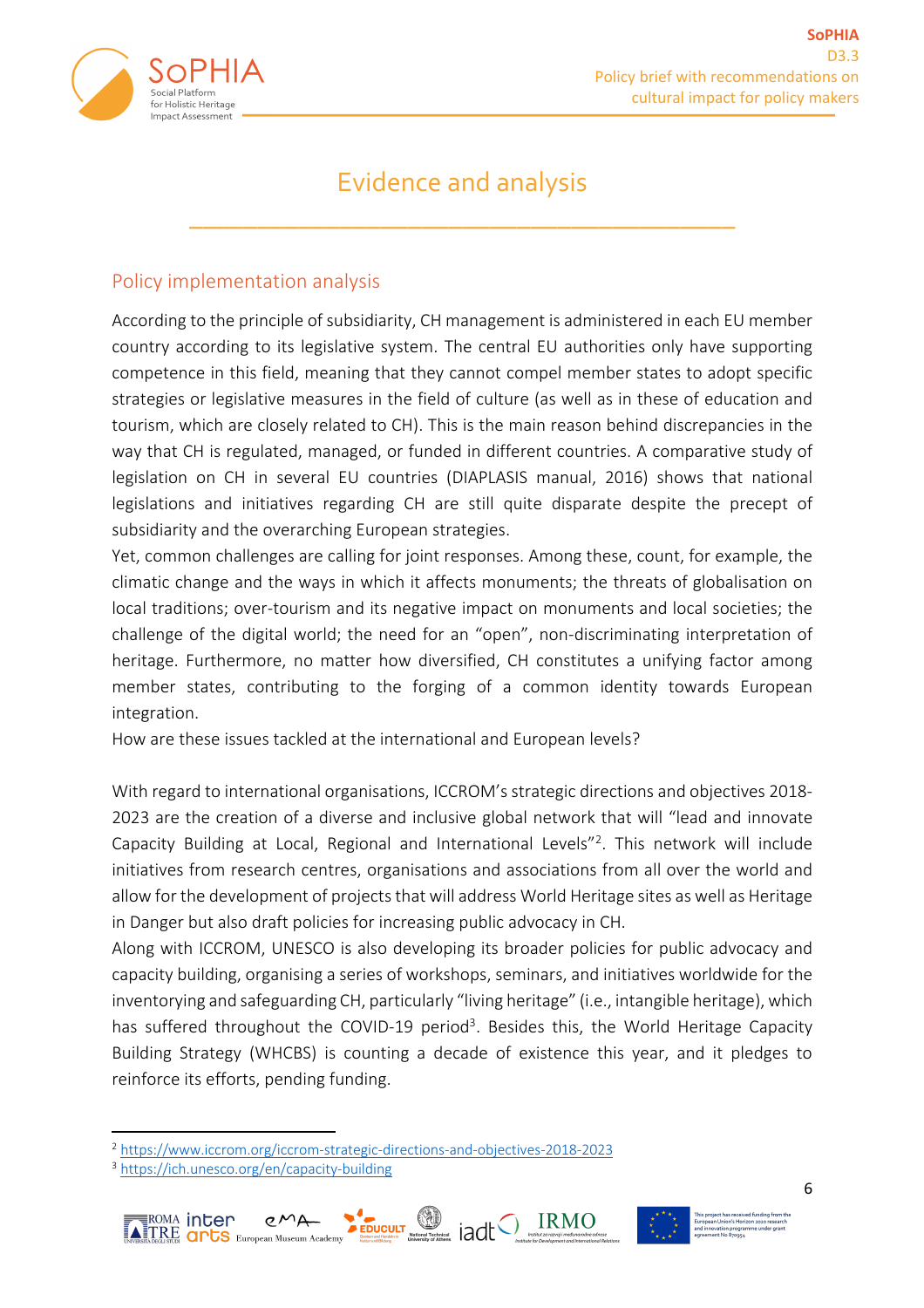

ICOMOS Policy Guidance document about CH and SDGs<sup>4</sup> further supports this approach, aiming to raise awareness of the contribution of CH to sustainable development while inviting heritage professionals to adopt a sustainable development perspective in their heritage practice. Also, the ICOMOS European Quality Principles for EU-funded interventions with potential impact upon CH  $(2020)^5$  goes in that direction, underlining the importance of multidimensional education to achieve quality in all aspects related to CH.

An important initiative, published in May 2021, was the joint ICOMOS-EUROPA NOSTRA Green Paper Putting Europe's shared heritage at the heart of the European Green Deal<sup>6</sup>. The paper "describes how harnessing the skills, historic knowledge and interests of the CH sector in all EU countries would assist the Green Deal's objectives".

At the EU level, the strategic framework adopts a broad, cross-disciplinary definition of CH. Starting from the Council of Europe Framework Convention on the Value of CH for Society  $(2005)^7$  – the role of CH has been acknowledged as a tool for constructing a peaceful & democratic society: as such, it must be present in all aspects of education & training. A series of official documents underline the clear relationship between CH and Education, among which there are:

- The Education, Youth, Culture and Sport Council's **Conclusions on CH as a strategic** resource for a sustainable Europe  $(2014)^8$  calls to support, enhance and promote CH via an integrated, holistic approach while taking into account its cultural, economic, social, environmental, and scientific components;
- According to the European Commission's Communication Towards an integrated approach to CH for Europe  $(2014)^9$ , CH is recognised as a common asset and responsibility, calling for bottom-up democratic participation and cross-sectoral, multilevel, and multi-stakeholder governance models. Hence, this innovative model asks for the elaboration of new aspects of CH Education;
- The Joint Communication to the European Parliament and the Council: Towards an EU strategy for international cultural relations  $(2016)^{10}$  stresses the need to support intercultural competencies for cultural professionals;

<sup>10</sup> https://op.europa.eu/en/publication-detail/-/publication/7dae9096-3e99-11e7-a08e-01aa75ed71a1/language-en







<sup>4</sup> https://europa.eu/cultural-heritage/sites/eych/files/8-skills-for-heritage-10-european-initiativesfactsheet\_en.pdf

<sup>5</sup> https://openarchive.icomos.org/id/eprint/2436/

<sup>6</sup> https://issuu.com/europanostra/docs/20210322-european\_cultural\_heritage\_green\_paper\_fu

<sup>7</sup> https://rm.coe.int/1680083746

<sup>8</sup> https://www.consilium.europa.eu/uedocs/cms\_data/docs/pressdata/en/educ/142705.pdf

<sup>9</sup> https://eur-lex.europa.eu/legal-content/EN/TXT/HTML/?uri=CELEX:52014DC0477&from=en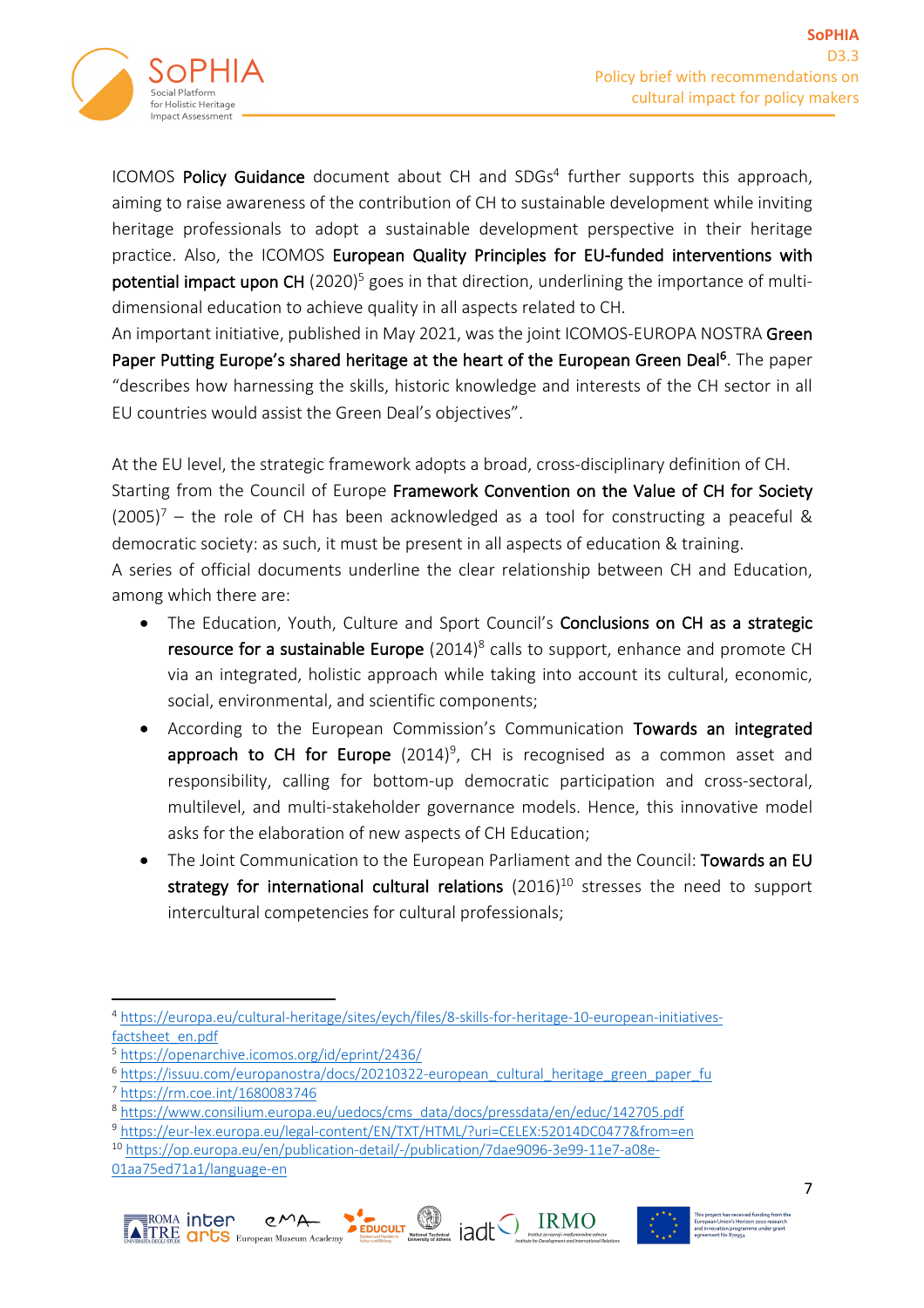

• The Commission's Communication Strengthening European Identity through Education and Culture  $(2017)^{11}$  brings explicitly together these fields, considering CH as an intrinsic component of all aspects of education & training, preparing the ground for future European citizens.

Other documents underline the need not only to strengthen the link between heritage and education but also to adopt an integrated approach to CH.

In 2014, the European Commission's Communication Towards an integrated approach to Cultural Heritage for Europe<sup>12</sup> reiterates that "CH enables human, economic and social development but its full potential to do so has yet to be fully recognised and properly developed both at the level of EU Strategies and the UN Sustainable Development Goals".

The integrated approach foregrounds CH as a dynamic practice through participation in the cultural agency of our inherited tangible and intangible resources, is in line with the objectives of the **New European Agenda for Culture** (2018) and its three main targets<sup>13</sup>:

- 1. To establish culture as a means for social cohesion and well-being;
- 2. To foster culture-based creativity in education and innovation;
- 3. To intensify international cultural relations (cultural diplomacy).

In the framework of this integrated approach, a new generation of EU instruments have been developed in order to resource initiatives and coordinate engagement across all policy areas at both European and national levels:

- Funding was already set aside within the 7th Framework Programme for Research and Technology for projects related to key aspects of protection, conservation, and enhancement of CH;
- Creative Europe and Horizon 2020 supported initiatives in the care, preservation, and access to CH (and the new programmes 2021-2027 will continue in this direction);
- The Joint Programming Initiative CH and Global Change has also been running in tandem to help streamline and coordinate national research programmes;
- Synergies are encouraged by horizontal actions, such as digitisation or application of cultural statistics, whereas other initiatives, such as the Green Deal and the New European Bauhaus, work towards the same direction<sup>14</sup>;
- To encourage and develop participatory governance models, the Open Method of Coordination, set up by the European Agenda for Culture, was used to engage with stakeholders within the Framework of the Work Plan for Culture 2015 -2018;

 $14$  The New European Bauhaus also contributes to the CH sector by explaining its connection to digitalisation and sustainability/ well-being/ inclusion.





<sup>11</sup> https://eur-lex.europa.eu/legal-content/EN/TXT/PDF/?uri=CELEX:52017DC0673&from=EN

<sup>12</sup> https://eur-lex.europa.eu/legal-content/EN/TXT/PDF/?uri=CELEX:52014DC0477&from=EN

<sup>13</sup> https://eur-lex.europa.eu/legal-content/EN/TXT/PDF/?uri=CELEX:52018DC0267&from=EN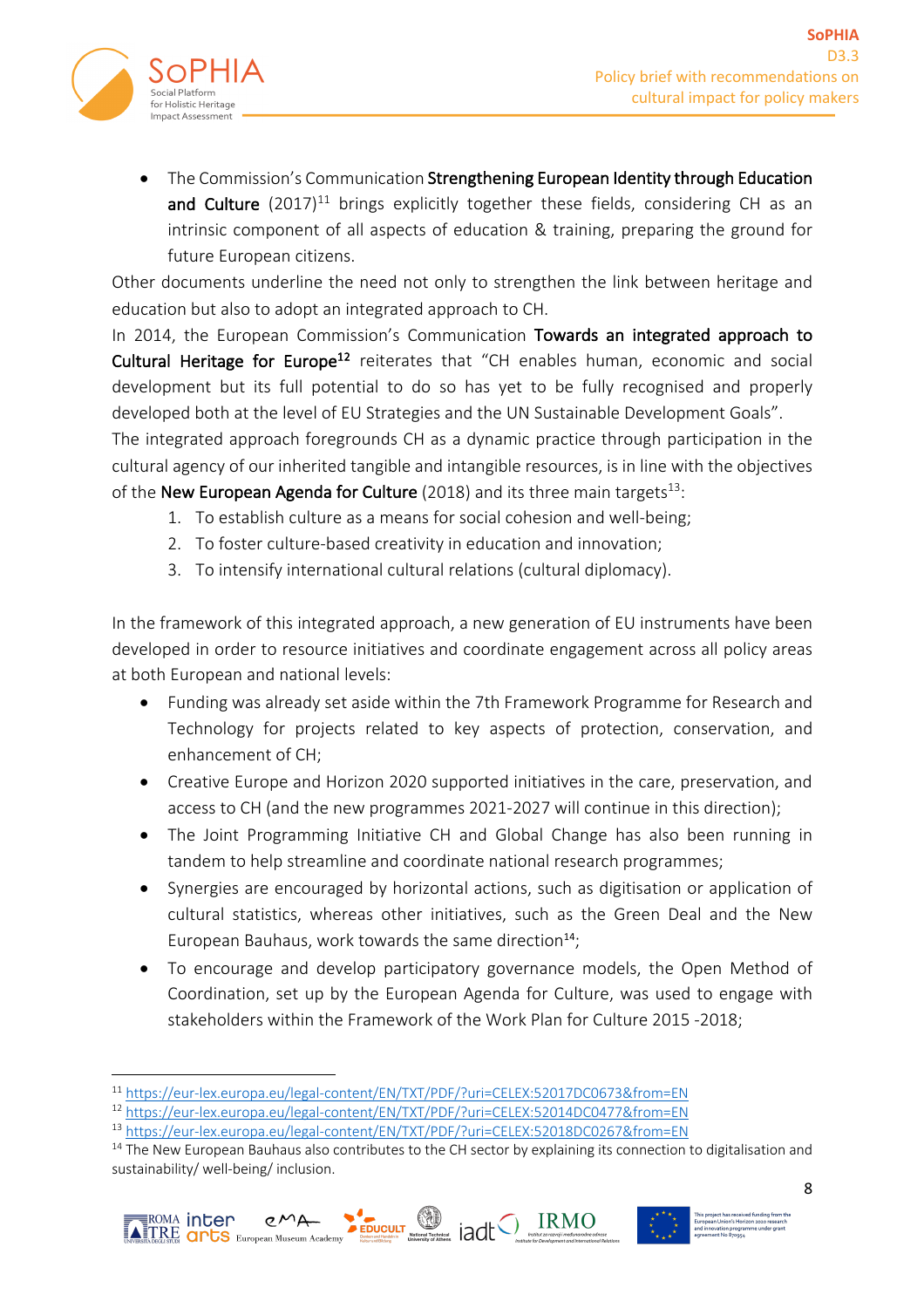

In parallel, the Voices of Culture Dialogues were undertaken with representatives from civil society culminating in 2018 being designated as European Year of CH.

The findings arising from the OMC and Voices of Culture dialogues, particularly from the 2019 OMC work Fostering cooperation in the European Union on skills, training and knowledge transfer in CH professions<sup>15</sup>, exposed the scarcity of data that exists on professionals working in CH, as well as the lack of awareness of people's roles, levels of expertise, types of skills and knowledge that constitute modern CH practice. Moreover, such practice includes a broader set of competencies, from the 'core' activities to the 'new' ones, related to well-being, health, human rights, social inclusion, circular economy. This led to the conclusion that a European Framework for competencies and skills for heritage professionals was imperative while acknowledging the wider participation of society, kicking off the above-mentioned CHARTER initiative.

### Main problems

≣<sup>ROMA</sup> inter

TRE **OPLS** European Museum Academ

The field of CH is a fast developing and overtly diversifying sector. Consequently, several new academic disciplines have seen the light, particularly at a Masters' level and above. Museology, Material Culture, Heritage Interpretation, CH Management, Archaeometry, Material Science, Digital Humanities and Digital CH are just some of these disciplines aimed at filling gaps in the professional level that "traditional" disciplines (archaeology, history, conservation) were failing to address. The SoPHIA model fosters this integrated approach to CH interventions. Planning, implementing, and evaluating this educational dimension of CH requires professionals that have embedded the holistic approach of CH and can introduce it in all CH projects. This otherwise positive aspect generates a series of issues and gaps, namely:

- CH education is usually under-rated and under-resourced;
- The formal education and vocational training on CH remains primarily divided into three main categories: a) "traditional skills", i.e., archaeologists, historians, art historians, architects etc., forming the core part of the CH professions; b) "technical skills", i.e., conservators, archaeometry specialists, 3D imaging specialists, ICT specialists on CH digitisation projects and c) "interpretation & management skills", i.e., museologists, CH Managers, CH consultants, digital curators, heritage interpreters etc. The interdisciplinarity between these fields is highly recommended in theory but very difficult to put into practice;
- The dissimilarity of university curricula, not only between countries but even between academic institutions of the same country, causes issues of comparability;

EDUCULT D JACK TRMO

<sup>15</sup> https://op.europa.eu/en/publication-detail/-/publication/e38e8bb3-867b-11e9-9f05- 01aa75ed71a1/language-en



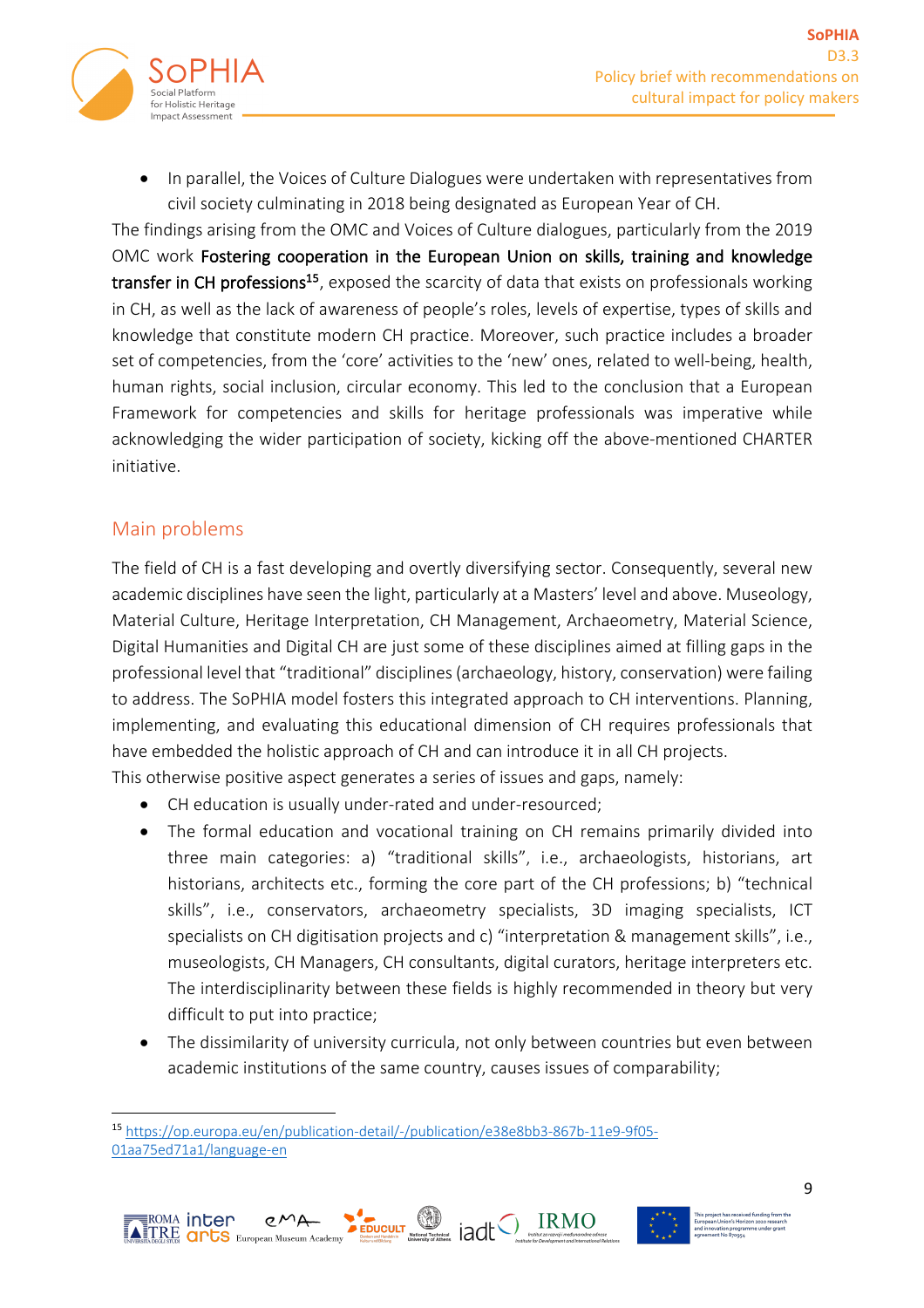

- This impacts the recognition of qualifications (EQF);
- The legislative framework and the management models follow with delay the rapid evolutions of the field, thus making it very difficult for new professional specialities to find their place in the "traditional" managerial structures of CH;
- Due to all these dissimilarities, professional mobility and cross-border cooperation are also quite challenging.

Furthermore, despite the new specialisations, CH professionals (and the usual, top-bottom management structures) are sometimes unprepared to deal with real-life projects involving new challenges. Education, VET, and life-long learning are required to tackle global issues such as:

- Climate change, which affects monuments both passively (pollutants, corrosion, acid rain) and actively (natural disasters such as floods, wildfires, etc.);
- Increased danger of illicit trafficking of CH items in a troubled world where poverty and war or civil strife force people to use artefacts as trading "commodities";
- Rural depopulation, which constitutes a threat to local monuments of "minor" importance, such as churches, old houses, traditional barns, bridges etc., as people no longer take care of them;
- Globalisation, which affects intangible heritage at a fast pace, as local traditions, practices, means of artistic expression are threatened by extinction or indecorous "revivals";
- Low budgets available for ever-increasing conservation and protection needs and costs;
- Fast developing digital technologies that need to be acquired, tested and implemented in a very limited period (until they become obsolete and replaced by others);
- The link between CH and tourism, which appears like a "difficult equation": the "Visitors Welcome" approach (Binks, G., Dyke, J., Dagnall, P. 1988) on the one hand, and the implacable threats of over-tourism<sup>16</sup> on the other;
- Social change, which implies new trends in heritage interpretation (e.g., inclusion of "alien" cultures, "difficult", "dissonant", "controversial" aspects of history, gender issues, etc.);
- The shortage of skills linked to traditional practices and intangible CH;
- The shrinking of CH education in school curricula.

### Good practice examples

≣<sup>ROMA</sup> inter

**EXAMPLE TO DES EUROPED ACADEMINATION** European Museum Acade

This paragraph shows some examples of good practices, extending from charters to organisations and initiatives, covering EU, State and NGO based initiatives, divided into major scale initiatives and other initiatives.

<sup>16</sup> https://www.tourism-watch.de/en/focus/overtourism-unesco-world-heritage-sites



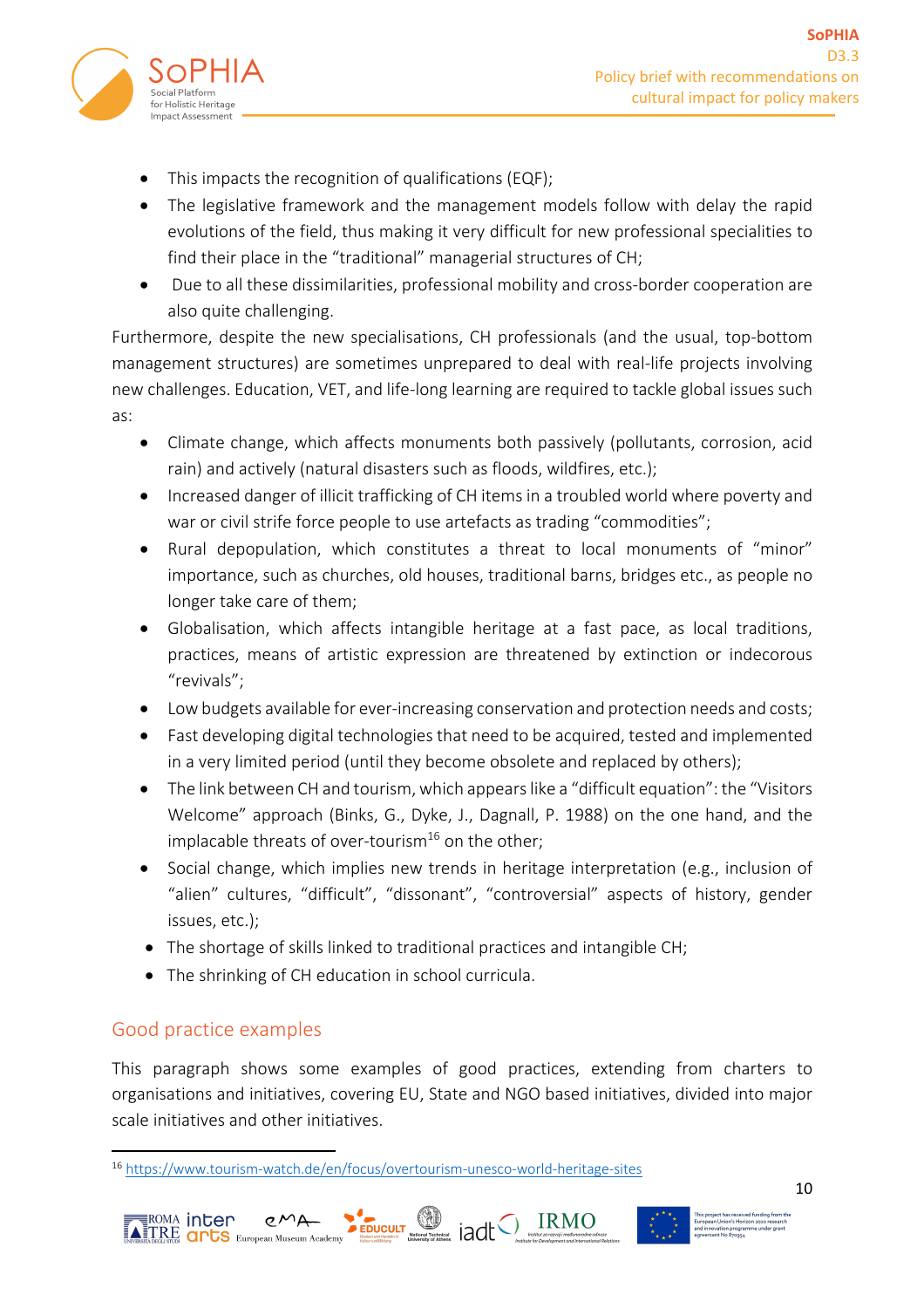

To start with, it is paramount to analyse the most relevant initiative in relationship with the SoPHIA model, i.e., the CHARTER, the EU initiative for a Sector Skills Alliance for  $CH^{17}$ . Some of the most important aspects of CHARTER are:

- the definition of CH model, based on functions;
- the identification of gaps and needs in the educational and training programmes;
- the proposal of 8 VET, Heritage Education and LLL guidelines for innovative/emerging occupations in Europe;
- the forecast to fill gaps between education and training supply and labour market needs.

In recent years, many different models have been realised in order to fully understand the core functions of CH and – subsequently – the professional profiles required to implement them. CHARTER has outlined its own model, taking into account also the previous ones, which identifies the six core functions related to the CH sector<sup>18</sup>.

The model presents three functional areas specific to the concept of heritage as a common good (Recognition, Preservation and safeguarding, Engagement and use). These functional areas are linked to other three, which are to be considered systemic to the integrated approach: Governance and policymaking, Management, Research & Development/Education. The latter, necessary to acquire the skills and knowledge essential to operate in the field but, also, simply to acknowledge heritage, is particularly relevant for the SoPHIA model. In the model, all the functions are interrelated: some levels of skills and competencies are required for each CH occupation to perform the activities. The level of expertise will differ according to the specific job requirements of each occupation.

Once the identification of gaps and needs in the educational and training programmes is completed, CHARTER will become an essential reference point to define the professional profiles needed to implement the complex and varied functions related to CH, addressing the questions asked in the introduction.

Other major-scale initiatives are:

Heritage Pro<sup>19</sup> is an Erasmus+ programme aiming to develop an interdisciplinary approach based on professional disciplines and social skills. This was identified as an urgent need in the 2017 EU report "Skills, Training and Knowledge Transfer: traditional and emerging heritage" linked to the European Year of Cultural Heritage 2018;

<sup>19</sup> https://www.encatc.org/en/projects/past-transnational-cultural-projects/heritage-pro-2018-2020/







<sup>&</sup>lt;sup>17</sup> See footnote 1.

<sup>18</sup> A. Mignosa, *Towards a New Integrated CH Model*, 2021, https://charter-alliance.eu/charter-model-culturalheritage/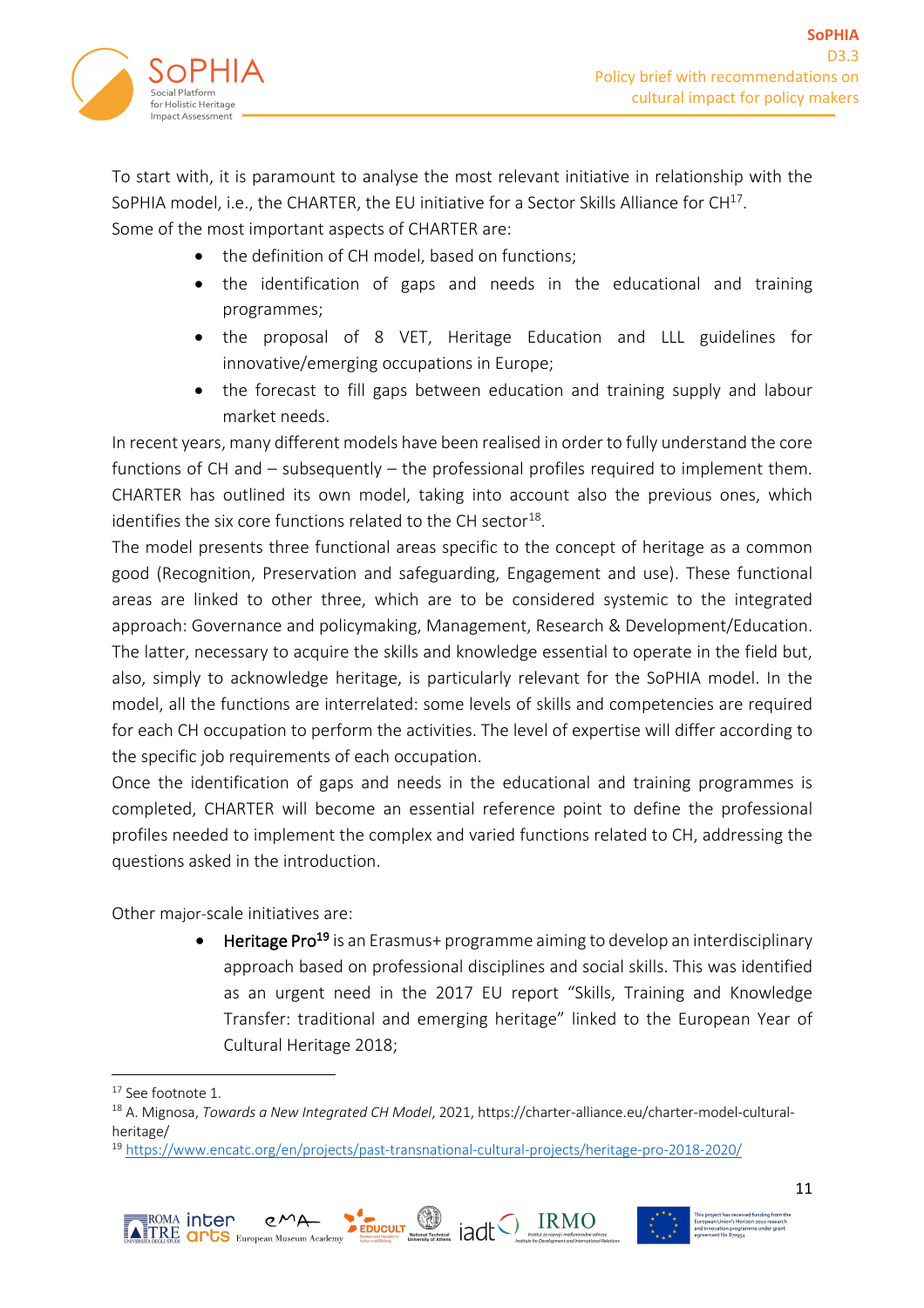

- EU HERITAGE<sup>20</sup> is an Erasmus+ project aiming at: defining a set of necessary competencies in the field of CH; developing European professional profiles for professionals working in the field of promotion, valorisation, exploitation, mediation and interpretation of CH; designing an innovative and needsoriented training course integrating different sectoral and transversal competencies, including digital, entrepreneurial and soft competencies.
- **Mu.SA project**<sup>21</sup> is an Erasmus+ project aiming to locate emerging job roles in museums in the field of digital and transversal competencies. It set up a MOOC for acquiring the basic competencies and European communities of practice, which engage in open dialogue and sustainable peer learning through an online platform;
- **PASCAL International Observatory**<sup>22</sup>: a global alliance of researchers, policy analysts, decision-makers and locally engaged practitioners from government, higher education, non-governmental organisations (NGOs) and the private sector. It is organised around university centres in Europe, Africa and Australasia;
- The Porto Santo Charter<sup>23</sup> is an initiative of the Portuguese Presidency of the EU, based on the need to adopt formal and informal education related to culture to achieve cultural democracy. An additional measure of the same Presidency was the Lisbon Declaration on Humanities, Open Research and Innovation<sup>24</sup>, which recognised the need for arts, culture and humanities and proposed that they should be part of the curriculum of every institutional education;
- Europeana's initiative for the digital transformation of educational resources for CH<sup>25</sup>: a digital handbook created by Europeana Education and European Schoolnet to showcase the best digital learning practices during the pandemic.

Various other CH-related initiatives, addressing the different functions related to CH, are linked more or less directly to the notion of CH education, raising awareness, and educating a broader area of stakeholders on various aspects of CH values:

<sup>25</sup> https://pro.europeana.eu/post/digital-learning-in-the-pandemic-cultural-heritage-resources-by-and-foreducators







<sup>20</sup> https://www.materahub.com/en/project/eu-heritage-2/

<sup>21</sup> http://www.project-musa.eu/

<sup>22</sup> www.pascalobservatory.org

<sup>23</sup> https://portosantocharter.eu

<sup>24</sup> https://futureu.europa.eu/processes/Education/f/36/proposals/53494?locale=en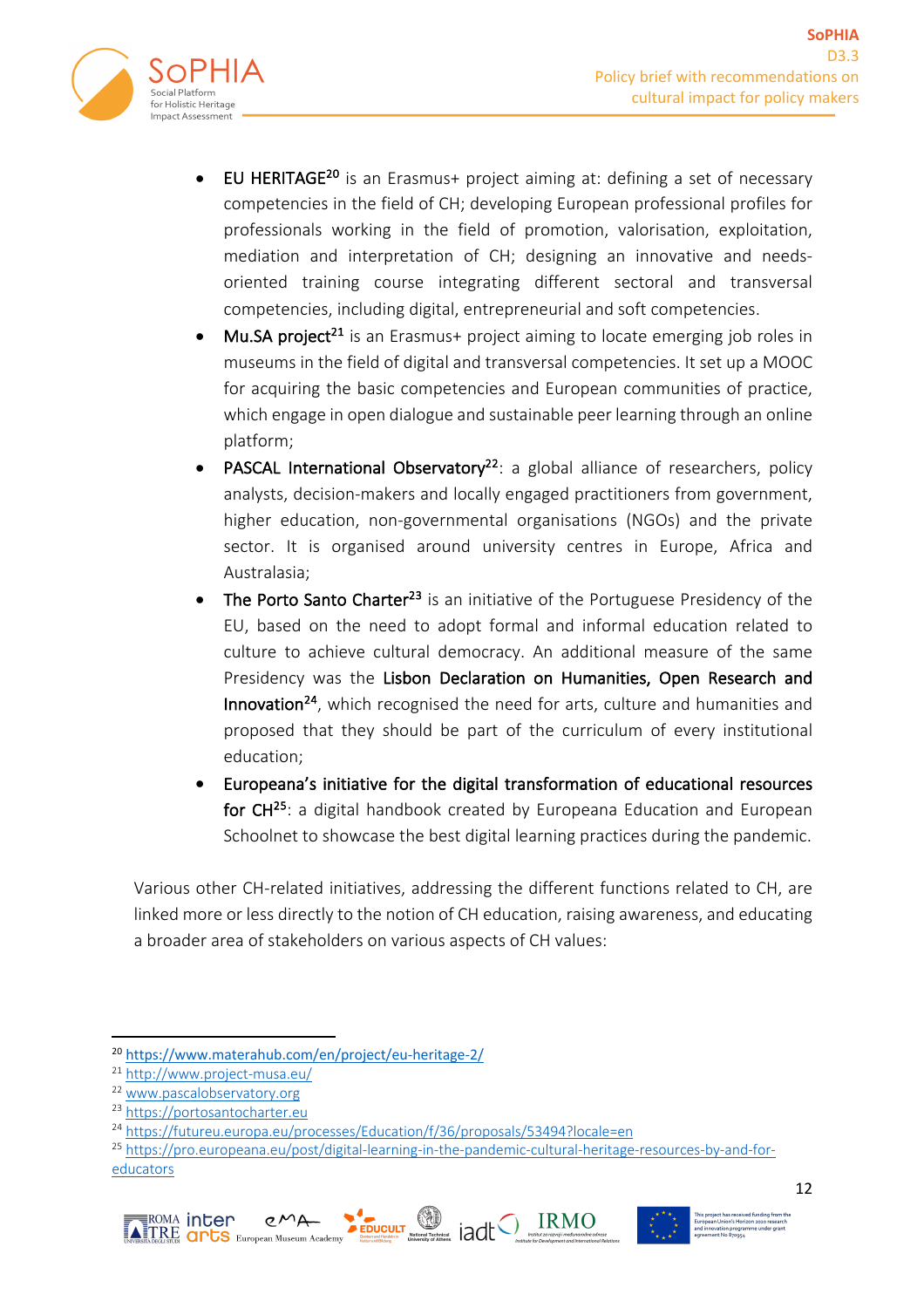

- The 2016-2018 Erasmus+ project DEN CuPID (Digital Educational Network of Cultural Projects' Implementation and Direction)<sup>26</sup>, selected by EACEA as a "good practice", was a step towards the training of non-professionals, namely stakeholders and local administration employees, on how to monitor, map, register, enhance and manage CH and cultural activities in their regions;
- The organisation Interpret Europe<sup>27</sup> is a network of professionals, organisations and authorities that promote the notion of heritage interpretation in order to make CH accessible, understandable, and "open" to various ways of viewing it. To do so, they organise workshops and seminars targeting CH professionals;
- The establishment of award schemes from organisations active in the field of CH, such as the European Museum Academy, the European Museum Forum or Europa Nostra, offers wider recognition to CH projects and tends to set professional standards and norms;
- Interesting proposals are to be found on the ERRIN (European Regions Research and Innovation Network) platform<sup>28</sup>. CH Professionals could undertake the role of mentors, suggesting points of contact and ways in which CH and Creative Industries could be bridged for kindling creativity and micro-entrepreneurship;
- Within the past five years, several umbrella programmes, as well as specific projects, have been implemented aligned with the European Parliament Best practices in sustainable management and safeguarding of cultural heritage in the  $EU^{29}$ . The largest one is the platform **Ruritage**<sup>30</sup>, which fosters heritage (both tangible and intangible, both natural and cultural) as leverage for rural regeneration. Along the same lines are the projects CULTOUR $+31$ , CULTRURAL $+32$ and **INTEGRURAL**<sup>33</sup>, all implemented under the Erasmus+ KA2 Strategic Partnerships initiative.

<sup>33</sup> https://www.integrural.eu





<sup>26</sup> http://den-cupid.eu/it/den-cupid/

<sup>27</sup> https://interpret-europe.net/

<sup>28</sup> https://errin.eu/

<sup>&</sup>lt;sup>29</sup> https://www.europarl.europa.eu/RegData/etudes/IDAN/2018/601988/IPOL\_IDA(2018)601988\_EN.pdf

<sup>30</sup> https://www.ruritage.eu/

<sup>31</sup> http://www.cultourplus.info/en/

<sup>32</sup> https://www.cultrural.eu/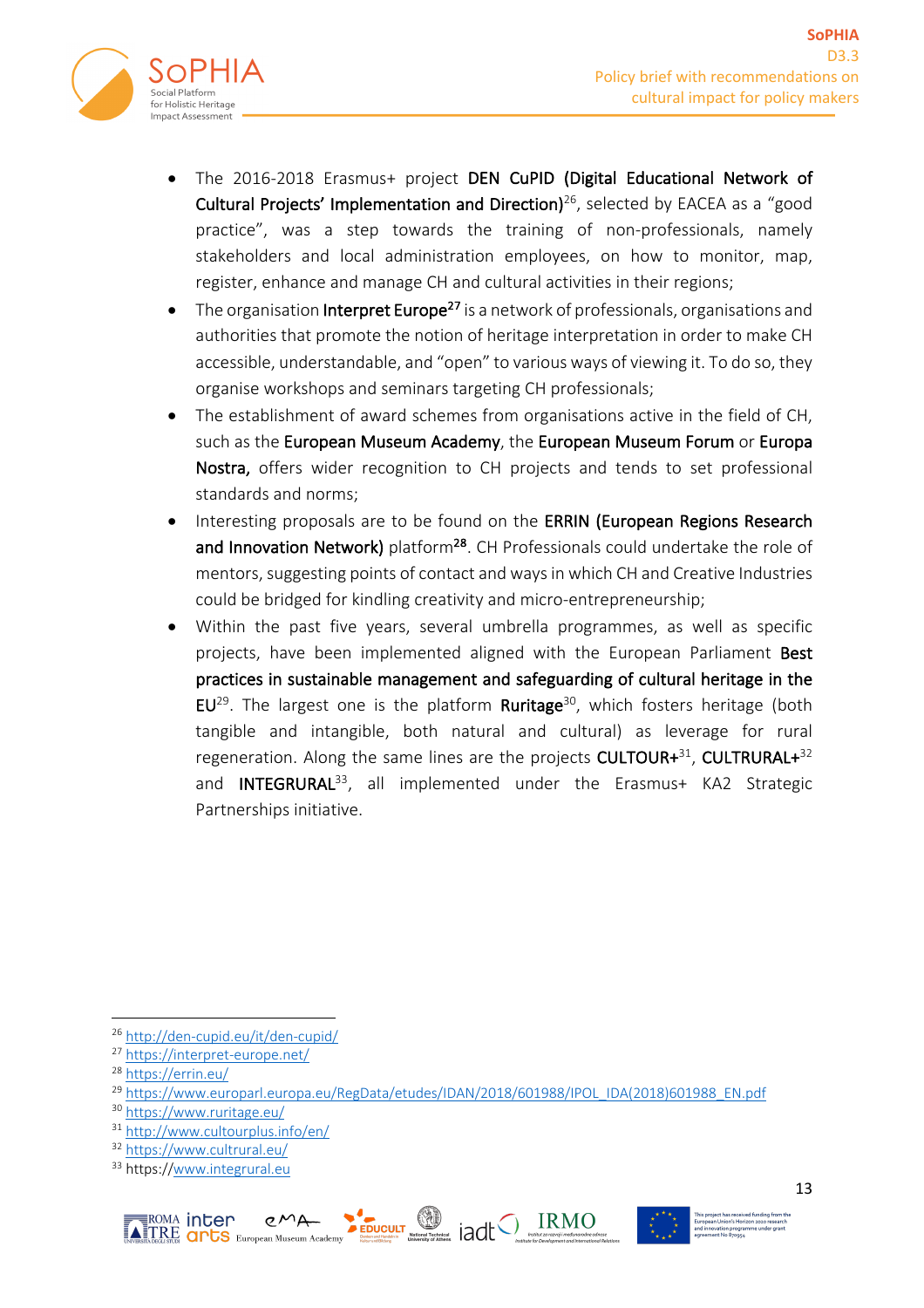

## Policy implications and recommendations

\_\_\_\_\_\_\_\_\_\_\_\_\_\_\_\_\_\_\_\_\_\_\_\_\_\_\_\_\_\_\_\_\_\_\_\_\_\_\_\_

Given all the above, the new policy for CH education should involve a series of measures to foster a broader vision of CH education as a powerful vector of European values; open broader horizons for CH practitioners, through relevant initiatives in the field of education, VET and lifelong learning; ensure a long-term strategy for the CH policy's implementation.

#### Broader vision of CH education

EU policies should – in line with the holistic approach promoted by the SoPHIA model – address CH education horizontally, as a strategic tool towards the European integration, the implementation of a European identity and as a valuable social and economic resource. Thus, CH should be an essential component of all aspects of education related to different sectors:

a. Formal, non-formal and informal education should embed CH values, as stated in the ICOMOS European Quality Principles recommendations;

b. The development and the knowledge of the SDGs of the Agenda 2030, of the Paris Agreement on Climate Change<sup>34</sup> and of the Sendai Framework for Disaster Risk reduction 2015-2030<sup>35</sup> should be linked to CH education:

c. Arts & Creativity sectors should create synergies with the CH one, also in specific respect to CH education;

d. Local development processes – including those related to rural and remote areas – should also consider the valorisation, protection and enhancement of CH tangible and intangible assets and sites since they can foster cultural, economic and social development in the holistic perspective supported by SoPHIA.

#### Wider horizons of CH education

In light of recent evolutions and the SoPHIA model, CH professionals are called to respond to a whole set-up of new objectives. Hence, CH Education policies should foster the following actions:

a. Ensuring that the CHARTER mapping of the landscape of CH professions, competencies and skills take into account the SoPHIA model;

reduction#:~:text=The%20Sendai%20Framework%20for%20Disaster%20Risk%20Reduction%202015- 2030,exacerbated%20by%20climate%20extremes%20and%20slow%20onset%20events.







<sup>34</sup> https://www.un.org/en/climatechange/paris-agreement

<sup>35</sup> https://www.iom.int/sendai-framework-disaster-risk-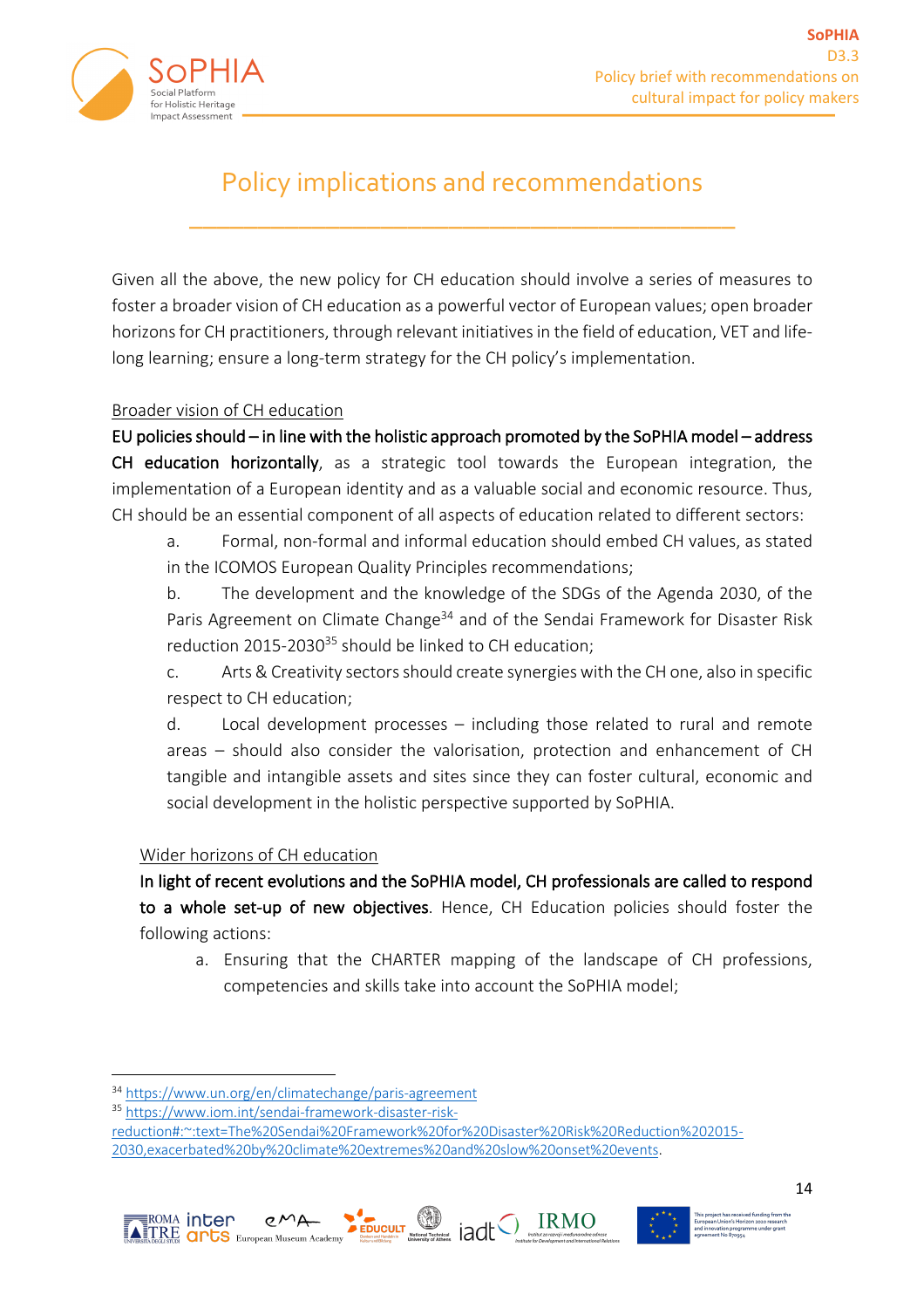

- b. Planning new curricula, taking into account the ongoing evolution of the field of CH studies and adopting a holistic view according to the SoPHIA model, with specific reference to impact assessment, evaluation and self-evaluation;
- c. Up-skilling and re-skilling professionals in a multi-dimensional and holistic perspective in line with the SoPHIA model, developing key competencies such as negotiation and mediation capabilities to engage the stakeholders and raise awareness, cultural economics, management, environmental issues, digitisation, technological developments, conservation and restoration, CH interpretation and enhancement, protection against natural and anthropogenic hazards, illicit traffic, etc.;
- d. Promoting the comparability and the mutual recognition of qualifications in CH education;
- e. Conforming educational initiative to the relevant international standards, regularly updating the curricula, as stated by the ICOMOS European Quality Principles;
- f. Encouraging skills development, cooperation, and exchange of knowledge through VET and lifelong education, including the creation of cross-sectoral and interdisciplinary CH hubs (Centres of Vocational Excellence);
- g. Boosting professionals' mobility;
- h. Better represent CH and its multifaceted features in the information systems about the most relevant European education and training institutions and organisations.

#### Long-term strategies for CH's policy implementation

#### Concrete commitments and long-term actions are needed to unlock the full potential of CH, as envisaged in the SoPHIA model:

- a. Link closely the European policies in the fields of Culture, CH, and Education.
- b. Stimulate major investments in multi-dimensional and transversal competencies and skills related to CH, in line with the European Skills Agenda<sup>36</sup>;
- c. Improve access to funding CH education projects based on a multi-disciplinary, transversal, and sustainable approach from various sources (EU, public and private);
- d. Foster innovative cross-sectoral R&D cooperation in the field of holistic assessment, involving the CH sector;
- e. Take the opportunity of implementing the SoPHIA model to build resilient and value-based communities through CH.

<sup>36</sup> https://ec.europa.eu/social/main.jsp?catId=1223&langId=en



≣<sup>ROMA</sup> inter



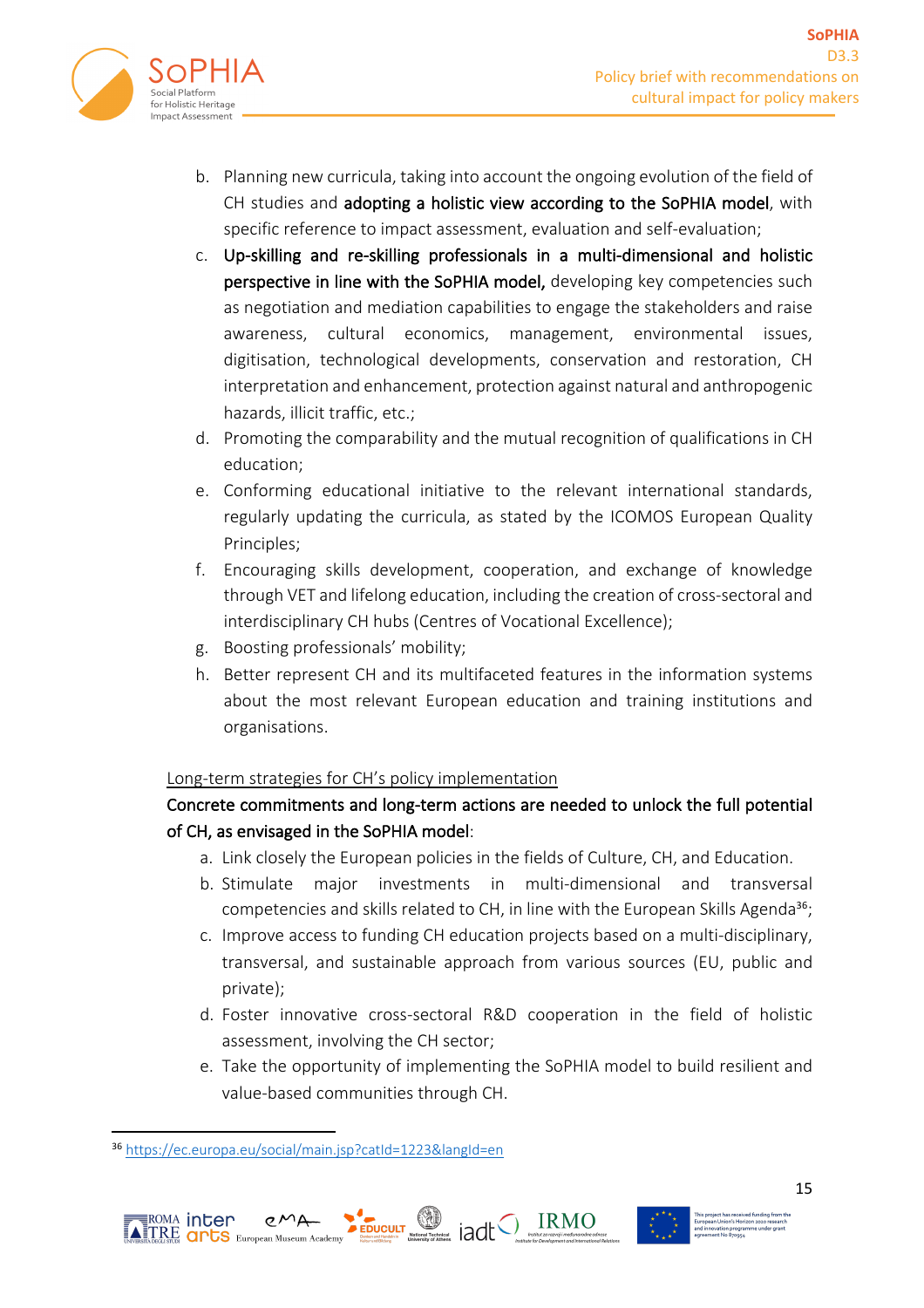

## Reference list and further reading

\_\_\_\_\_\_\_\_\_\_\_\_\_\_\_\_\_\_\_\_\_\_\_\_\_\_\_\_\_\_\_\_\_\_\_\_\_\_\_\_

Binks, G., Dyke, J., Dagnall, P., *Visitors Welcome: A Manual on the Presentation and Interpretation of Archaeological Excavations*, Indiana University 1988

Council of Europe, *Framework Convention on the Value of Cultural Heritage for Society,* 2005, https://rm.coe.int/1680083746

Council of the European Union, *Conclusions on cultural heritage as a strategic resource for a sustainable Europe*, 2014, https://www.consilium.europa.eu/uedocs/cms\_data/docs/pressdata/en/educ/142705.pdf

European Commission, *Towards an integrated approach to cultural heritage for Europe*, 2014, https://eur-lex.europa.eu/legalcontent/EN/TXT/PDF/?uri=CELEX:52014DC0477&from=EN

European Commission, *Strengthening European Identity through Education and Culture*, 2017, https://eur-lex.europa.eu/legal-content/EN/TXT/PDF/?uri=CELEX:52017DC0673

European Commission, *Strengthening European Identity through Education and Culture*, 2017, https://eur-lex.europa.eu/legalcontent/EN/TXT/PDF/?uri=CELEX:52017DC0673&from=EN

European Commission, *A New European Agenda for Culture*, 2018, https://eurlex.europa.eu/legal-content/EN/TXT/PDF/?uri=CELEX:52018DC0267&from=EN

European Commission, Directorate-General for Education, Youth, Sport and Culture, *European framework for action on cultural heritage*, Publications Office, 2019, https://data.europa.eu/doi/10.2766/949707

European Parliament, Franke, M., Mellar, B., *EU strategy for international cultural relations: research for CULT Committee*, European Parliament, 2017, https://data.europa.eu/doi/10.2861/223621

European Parliament, *Best practices in sustainable management and safeguarding of cultural heritage in the EU*, 2018,

https://www.europarl.europa.eu/RegData/etudes/IDAN/2018/601988/IPOL\_IDA(2018)60198 8\_EN.pdf

European Year of Cultural Heritage, *Skills for Heritage: enhancing education and training for the traditional and new professions,* 2018, https://europa.eu/culturalheritage/sites/eych/files/8-skills-for-heritage-10-european-initiatives-factsheet\_en.pdf



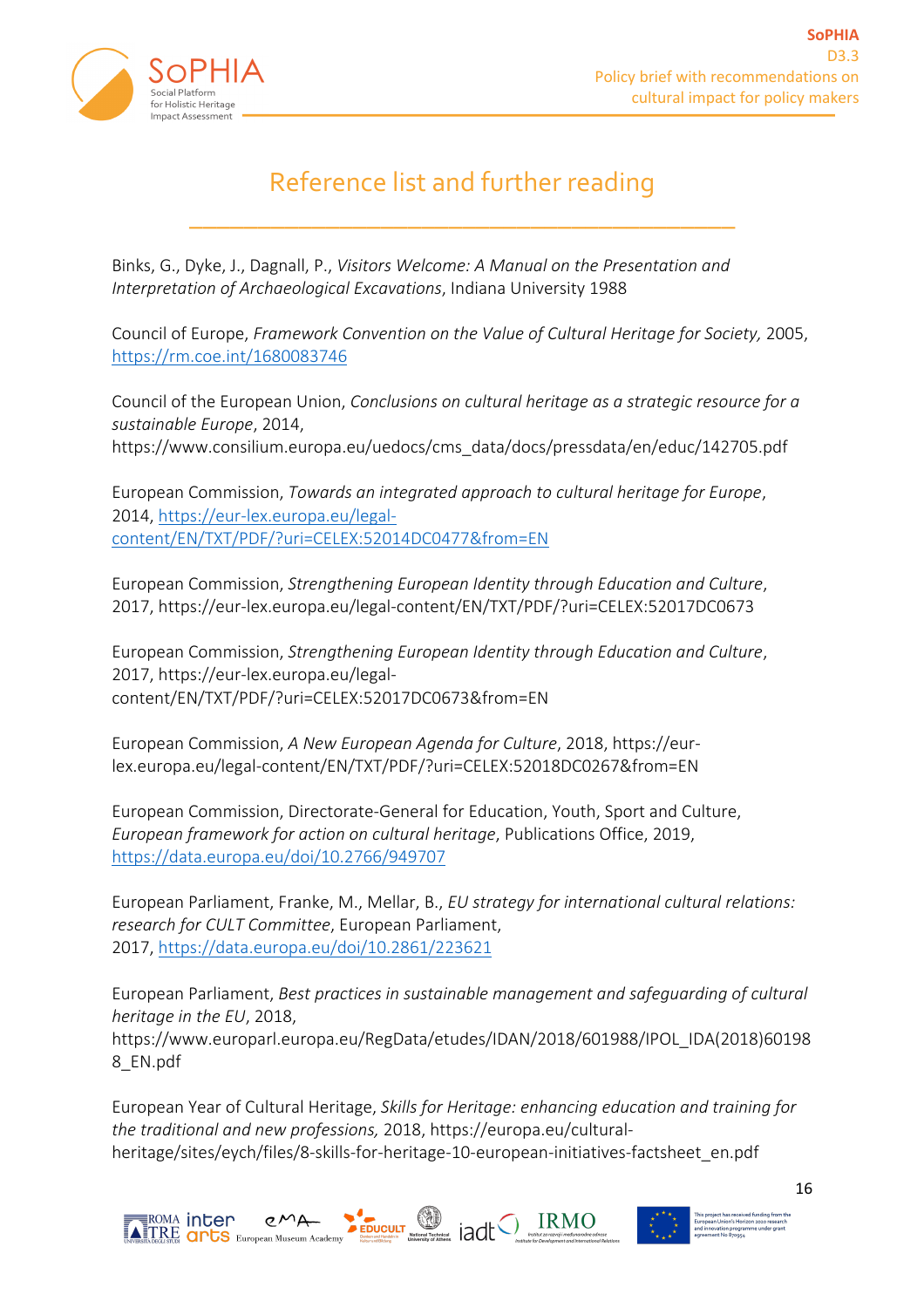

European Year of Cultural Heritage, *Heritage at school: children discovering Europe's most precious treasures and traditions*, 2018, https://europa.eu/culturalheritage/sites/eych/files/2-heritage-at-school-10-european-initiatives-factsheet\_en.pdf

Fisher, P., "Local meanings and portable objects: national collections, literature, music and architecture" in *The formation of national collections of art and archaeology*, ed. G. Wright. Washington, DC, National Gallery of Art, 1996: 15-28.

Heritagehubs.eu: "Manual for CH Education", https://heritagehubs.eu/wpcontent/uploads/2020/03/HH-Manual-Inglese-Web-rev2.pdf

ICCROM, Strategic Directions and Objectives 2018-2023, https://www.iccrom.org/iccromstrategic-directions-and-objectives-2018-2023

ICOMOS, European Quality Principles for EU-funded Interventions with potential impact upon CH - Revised edition November 2020 http://openarchive.icomos.org/id/eprint/2436/

ICOMOS, Heritage and the Sustainable Development Goals: Policy Guidance for Heritage and Development Actors, 2021,

https://www.icomos.org/images/DOCUMENTS/Secretariat/2021/SDG/ICOMOS\_SDGs\_Policy\_ Guidance\_2021.pdf

ICOMOS-Europa Nostra, European Cultural Heritage Green Paper, 2021, https://issuu.com/europanostra/docs/20210322 european\_cultural\_heritage\_green\_paper\_fu

Jagielska-Burduk, A., Pszczynski, M., Stec, P., "CH Education in UNESCO Cultural conventions", in *Sustainability* 2021 (13/6)

Kamara, A., Georgopoulos, P., Tsourapa, E., *DIAPLASIS manual*, 2016: ΔΙΑ.ΠΛΑ.Σ.Ι.Σ, Διαχειριστικά Πλάνα Σημείων Ιστορικής Σημασίας: Εγχειρίδιο, Available in Greek on pdf at www.timeheritage.gr

Kamara, A., Lampada, D., Tzedopoulos, G., Ferla, K., "Is E-learning Really Flexible? Ideas for Building Effective Interactive Learning Environments for CH", Conference paper, Euromed Conference 2018, pp. 53-61

Martinez-Rodriguez, M., Fontal Merillas, O., 2019, « Dealing with Heritage as curricular content in Spain's Primary Education", in *The curriculum journal* 31.1, pp.77-96

Mignosa, A., *Towards a New Integrated CH Model*, 2021, https://charter-alliance.eu/chartermodel-cultural-heritage/

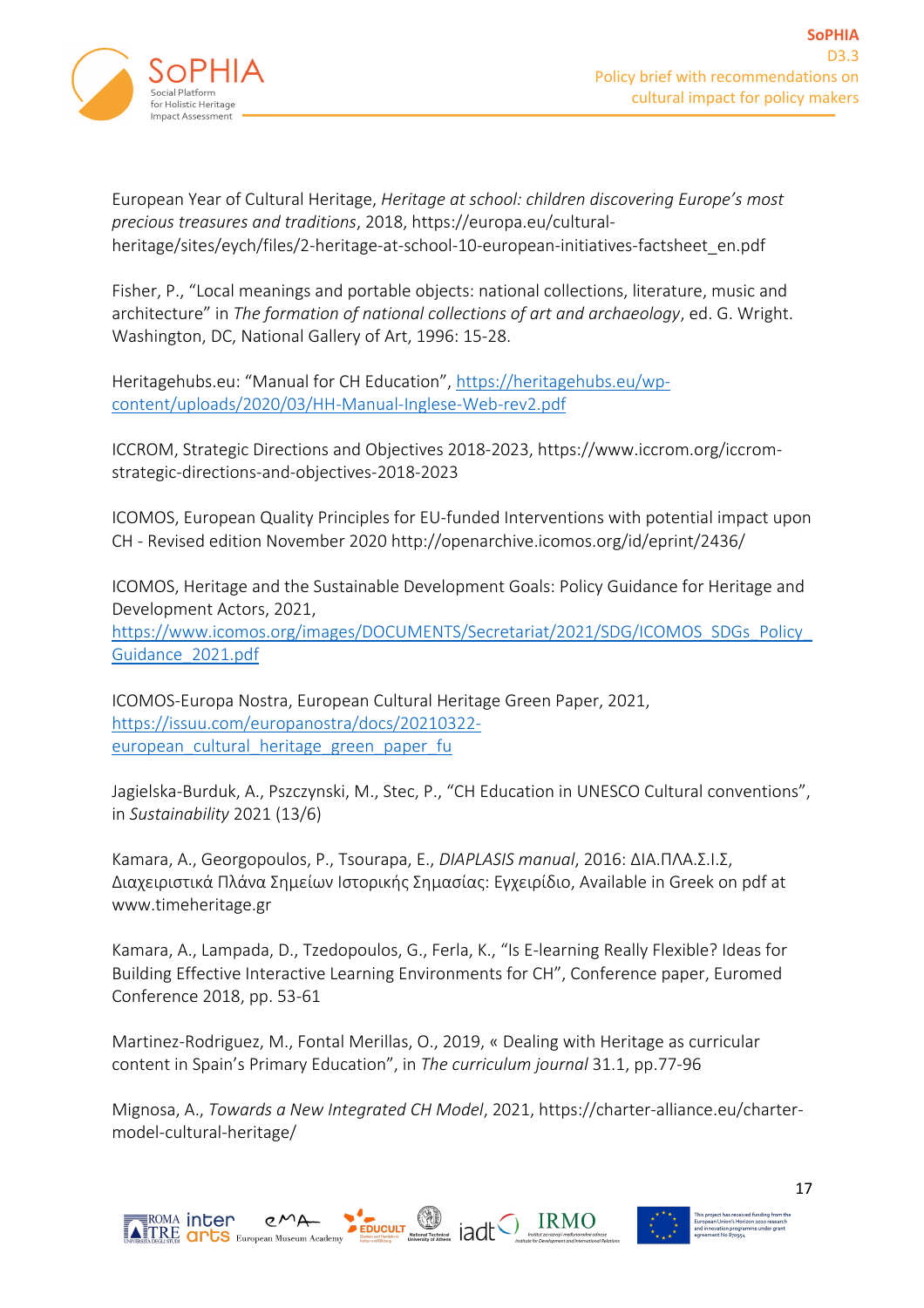

Neves, M., STEM and Digital Cultural (Europeana webinar: https://pro.europeana.eu/event/stem-and-digital-cultural-heritage-a-perfect-alliance)

OMC-Open Methos of Coordination, *Fostering cooperation in the European Union on skills, training and knowledge transfer in CH professions*, 2019, https://op.europa.eu/en/publication-detail/-/publication/e38e8bb3-867b-11e9-9f05- 01aa75ed71a1/language-en

Petkova-Cambell, G., 2010, Museum Representations in the process of "Culturing" the Public in Bulgaria, in *Museum History Journal,* 3.2, July 2010, pp. 171-188.

Turnbridge, J., Ashworth, G.J., 1996, *Dissonant heritage, the management of the past as a resource in conflict*. Chichester: John Wiley & Sons, 1996;

Ullate, M.G., Rieutort, L., Kamara, A., "Demographic Challenges in Rural Europe and Cases of Resilience Based on CH Management. A Comparative Analysis in Mediterranean Countries Inner Regions", in *European Countryside,* 12.3, 2020*,* pp.408-431

Voices of Culture, *Towards an Integrated Approach to Cultural heritage for Europe,* https://www.voicesofculture.eu/wp-content/uploads/2018/06/VoC-Skills-and-training-Finalreport-with-Appendix1.pdf

Yasunaga, M.: *Non formal education as a means to meet learning needs of out-of-school children and adolescents. Background paper*, UNESCO Institute of Statistics and the United Nations Children's Fund, Global Initiative of Out-of-School Children (2014). http://allinschool.org/wp-content/uploads/2015/01/OOSC-2014-Non-formaleducation-for-OOSC-final.pdf



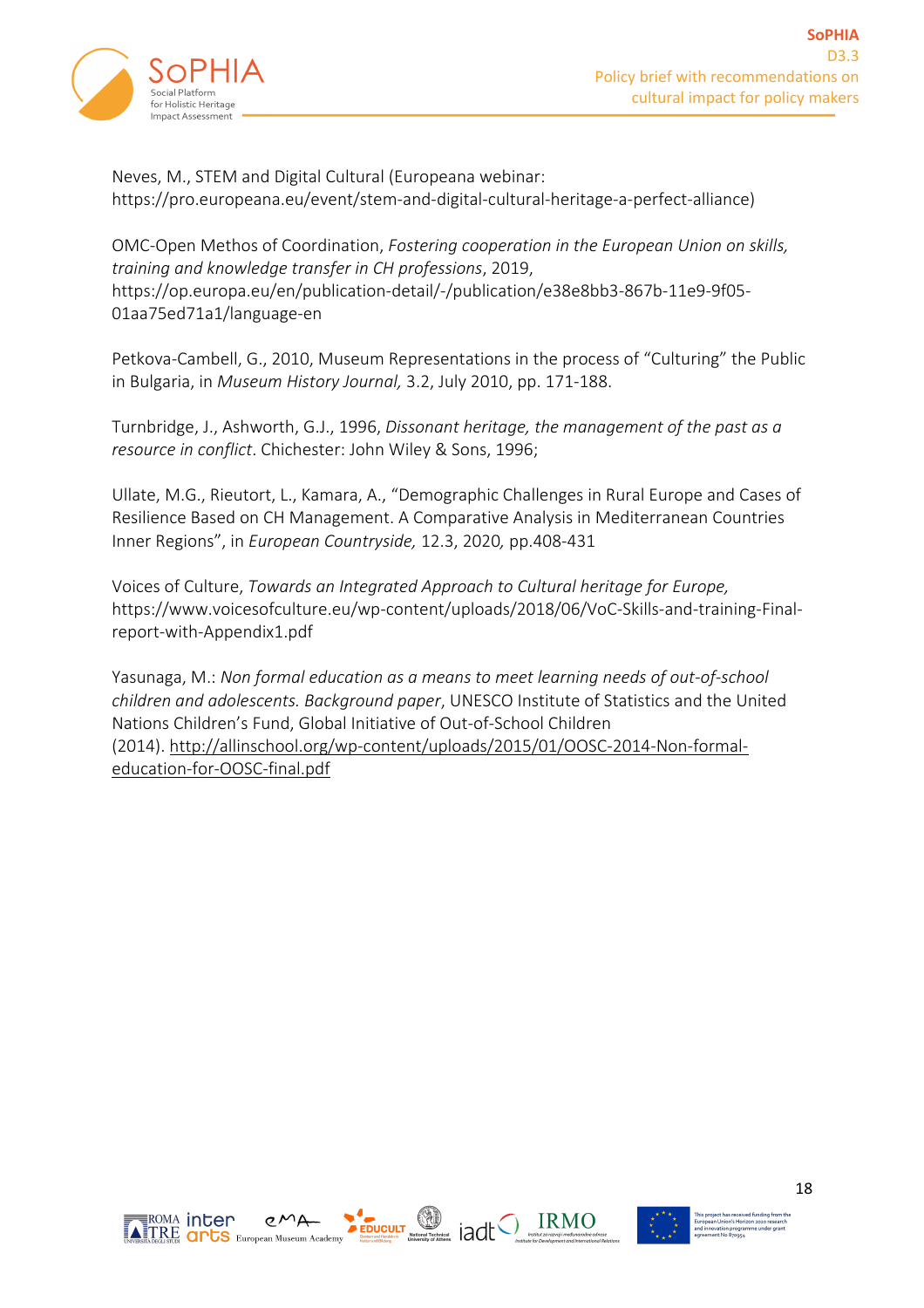

### Project identity

\_\_\_\_\_\_\_\_\_\_\_\_\_\_\_\_\_\_\_\_\_\_\_\_\_\_\_\_\_\_\_\_\_\_\_\_\_\_\_\_

Project title: `SoPHIA – Social Platform for Holistic Heritage Impact Assessment´

Consortium coordinator: Michela Marchiori, Università degli Studi Roma Tre (UNIROMA3), Italy, michela.marchiori@uniroma3.it.

Consortium members: Interarts Foundation for International Cultural Cooperation (INTERARTS), Spain; Stichting European Museum Academy (EMA), the Netherlands; Institute of Cultural Policy and Cultural Management (EDUCULT), Austria; National Technical University of Athens (NTUA), Greece; Dun Laoghaire Institute of Art, Design & Technology (IADT), Ireland; and the Institute for Development and International Relations (IRMO), Croatia.

Funding scheme: This project has received funding from the European Union's Horizon 2020 research and innovation programme under grant agreement No 870954.

Duration: 1 January 2020 – 31 December 2021

Budget: €1,511,070.00

Website: https://sophiaplatform.eu/en

The Horizon 2020 project 'SoPHIA – Social Platform for Holistic Heritage Impact Assessment' (2020-2021) is a research and innovation project that sought to open the debate on the holistic assessment of cultural heritage interventions, to build consensus on it, to support the European Commission in the definition of guidelines for the next generations of funds for cultural heritage and to support stakeholders in cultural heritage in assessing the impact of their interventions, in view of the sustainability and resilience of cultural heritage. During the two years of its activities, the consortium partners, together with a diverse community of stakeholders interested in interventions in cultural heritage sites in Europe, have worked together towards the definition of an effective holistic impact assessment model for cultural heritage interventions, quality standards and guidelines for future policies and programmes. The SoPHIA deliverables corresponding to these tasks are available at the project website, as well as on the H2020 portal.